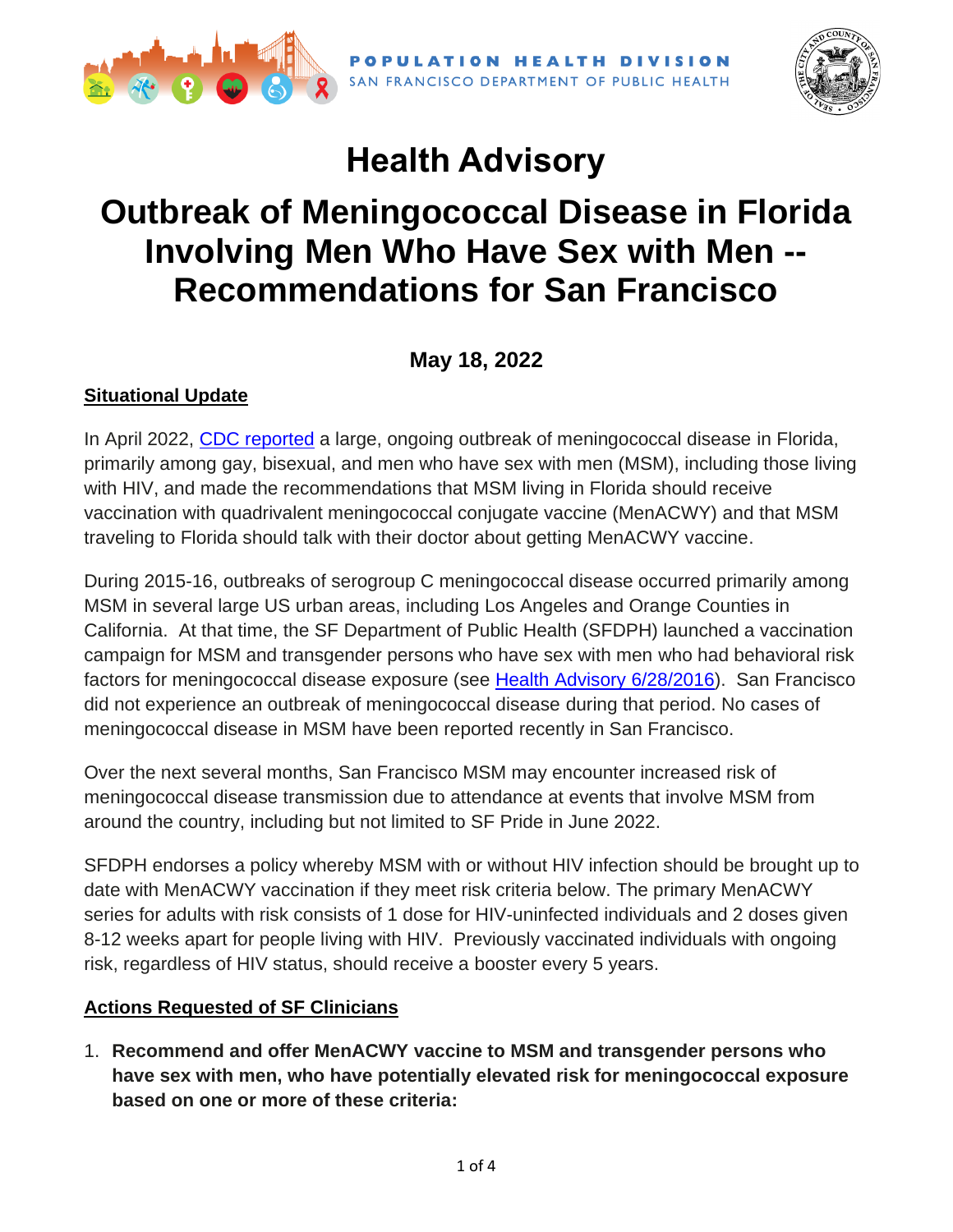



- a. Plan to visit Florida; or
- b. Plan to attend gatherings that may include MSM from around the country; or
- c. Have close or intimate contact with multiple partners or visit crowded venues such as bars or parties.

Previously vaccinated persons with ongoing risk should receive a **booster dose if >5 years has elapsed since their previous MenACWY dose.** 

MSM not known to be HIV-infected who have not been tested for HIV within the last year should be tested for HIV along with vaccination, if possible, and should be offered screening for other sexually transmitted infections and referred for HIV pre-exposure prophylaxis based on reported risk.

- 2. **Routinely vaccinate all persons eligible for the MenACWY vaccine according to the CDC** [child/adolescent immunization](https://www.cdc.gov/vaccines/schedules/hcp/imz/child-adolescent.html) **and** [adult immunization](https://www.cdc.gov/vaccines/schedules/hcp/imz/adult.html) **schedules**. MenACWY vaccine is routinely recommended for:
	- a. Pre-adolescents ages 11-12 years (single dose), with a booster at age 16 years.
	- b. Children and adults with HIV infection, anatomic or functional asplenia (including sickle cell disease), persistent complement component deficiency, or complement inhibitor medication use (e.g., eculizumab, ravulizumab). In general, MenACWY vaccination for these persons is a 2-dose primary series given 8-12 weeks apart plus a booster dose every 5 years if the person remains at increased risk. If the 2<sup>nd</sup> dose in the 2-dose primary series is given more than 12 weeks later, the series does not need to be restarted. Please review the [MenACWY primary and booster dose tables](https://www.cdc.gov/mmwr/volumes/69/rr/rr6909a1.htm) as the schedules for persons with risk factors varies by age and medical condition.
	- c. Persons traveling to [countries with hyperendemic or epidemic meningococcal](https://wwwnc.cdc.gov/travel/yellowbook/2020/travel-related-infectious-diseases/meningococcal-disease)  [disease,](https://wwwnc.cdc.gov/travel/yellowbook/2020/travel-related-infectious-diseases/meningococcal-disease) military recruits, and first-year college students living in residential housing (if not vaccinated at age 16 years or older).
- 3. **Immediately report** any San Francisco resident with suspected or confirmed meningococcal disease 24/7 to the SFDPH Communicable Disease Control Unit at (415)- 554-2830. After hours follow instructions to page the on-call MD. Do not wait to report until the diagnosis is culture-confirmed; any delay in reporting may compromise the ability to identify close contacts and ensure they receive timely post-exposure prophylaxis (PEP).
- 4. **Consider antimicrobial susceptibility testing of** *N. meningitidis* **isolates** due to concern about the emergence of resistance to penicillin, rifampin, and ciprofloxacin.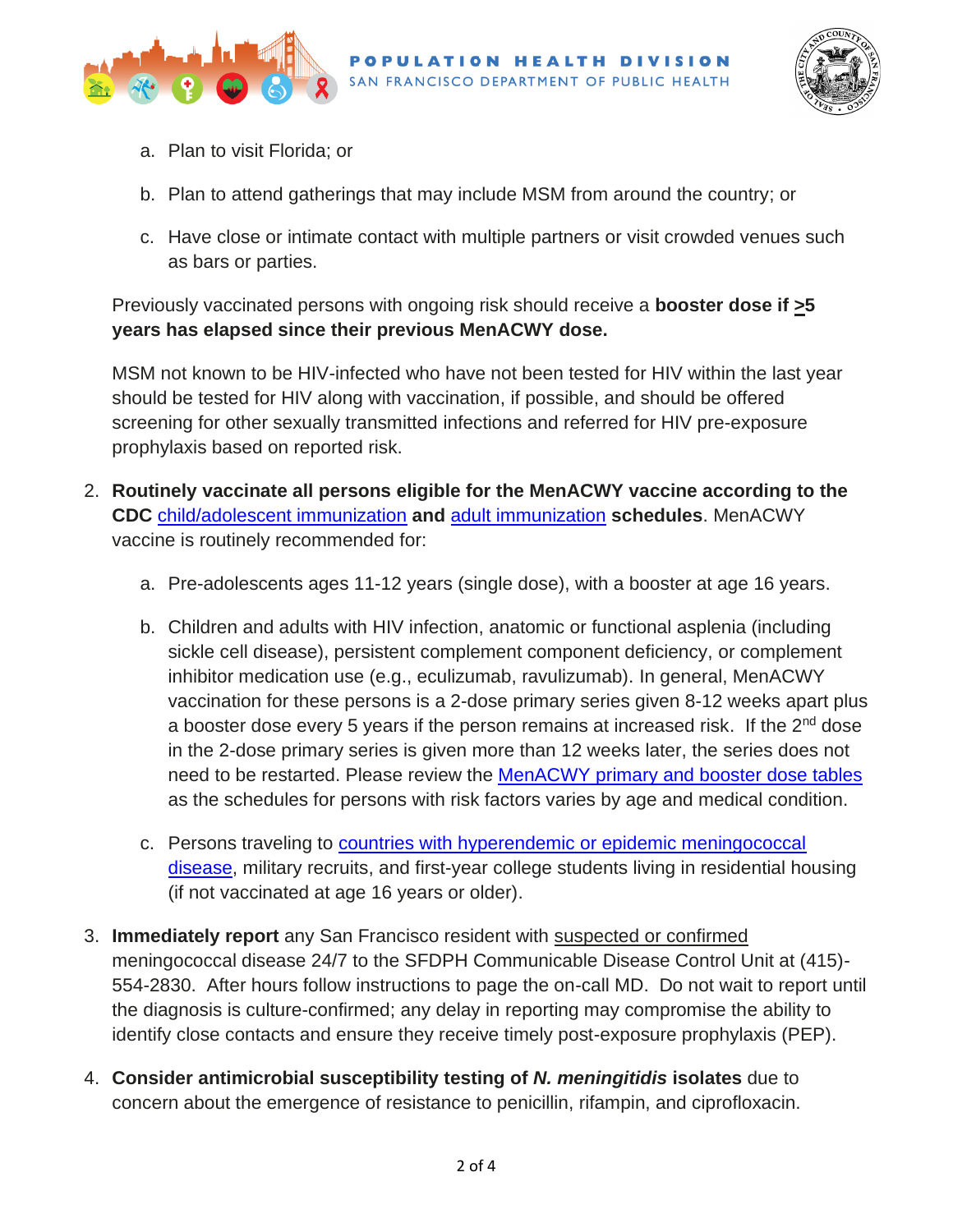



Susceptibility testing may be used to inform treatment and PEP decisions and should occur in parallel with these decisions. it should not delay initiation of treatment or PEP.

### **Additional Information**

**Approved MenACWY Products.** Three brands of MenACWY vaccine are available:

- Menactra is FDA-approved for ages 9 months through 55 years
- Menveo is FDA-approved for ages 2 months through 55 years
- MenQuadFi is FDA-approved for ages 2 years and older with no upper age limit

CDC does not express a brand preference -- all are considered safe and effective. CDC [guidance](https://www.cdc.gov/mmwr/volumes/69/rr/rr6909a1.htm) is that in addition to MenQuadFi, Menactra and Menveo can be administered to persons >55 years of age, though such use is considered off-label.

The MenACWY vaccine brands are interchangeable – that is, the same vaccine product is recommended, but not required, for all doses. MenACWY vaccines can be administered concomitantly with other vaccines, except that Menactra (but not Menveo or MenQuadFi) can interfere with the immune response to pneumococcal conjugate vaccine (PCV) and should be deferred until at least 4 weeks after completion of all PCV doses.

**Where to Obtain MenACWY Vaccination.** MenACWY vaccines are offered at pediatric and adult primary care offices, clinics, and retail pharmacies. Though SFDPH policy is that all MSM with meningococcal risk are eligible for vaccination, MSM seeking MenACWY vaccine may discover that not all insurers cover MenACWY vaccination for HIV-uninfected MSM.

For MSM whose provider does not offer the vaccine, who lack health insurance, or whose insurer does not cover the vaccine, [several San Francisco locations](http://www.sfcdcp.org/meningococcal) offer free or low-cost MenACWY vaccine.

**MenB Vaccination.** Cases of meningococcal serogroup B disease are rare in the US, but in recent years small outbreaks have occurred among college students. MenB vaccination is not routinely recommended but [may be considered for persons ages 16-23 years](https://www.cdc.gov/mmwr/volumes/69/rr/rr6909a1.htm#recommendationsforuseofmeningococcalvaccines) based on shared decision-making between the healthcare provider and the patient or parent/guardian. Two brands of MenB vaccine are licensed, Trumenba and Bexsero, and are not interchangeable.

**Mode of Transmission.** Meningococcal disease results from infection with *Neisseria meningitidis* bacteria, which can cause meningitis, bacteremia, and septicemia. Transmission is via contact with the respiratory secretions or aerosols of someone carrying the bacteria in their nasopharynx, typically via close or sexual contact. Transmission occurs more easily in households and other crowded or congregate settings where there is close contact with many